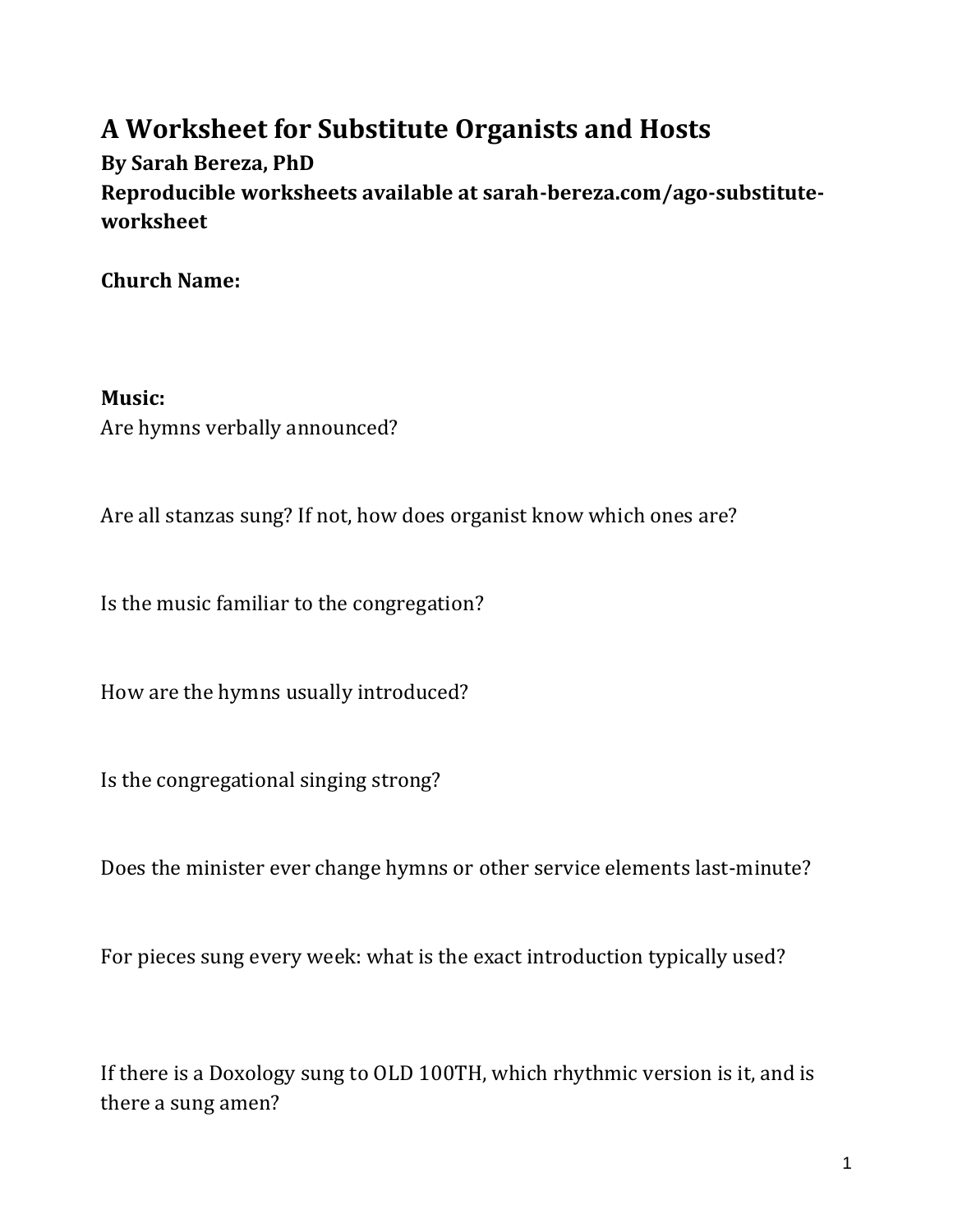Are there expected times for music, such as improvisation, that aren't explicitly listed in the order of worship?

### **Other Service Elements:**

Are there liturgical elements that aren't in the order of service?

Does the minister ever go "off plan"?

Does the service begin exactly on time? If not, what is the cue to begin the opening music?

#### **Instrument:**

What memory level(s) or pistons can be used?

What pistons or levels are already registered for hymn-accompaniment?

Is there anything tricky about the instrument, such as sticking keys or an unusual method to set pistons?

#### **Communion:**

When does music start/stop, and what visual or auditory cues are there?

If the minister starts talking, should music cease or do they intentionally talk over quiet music?